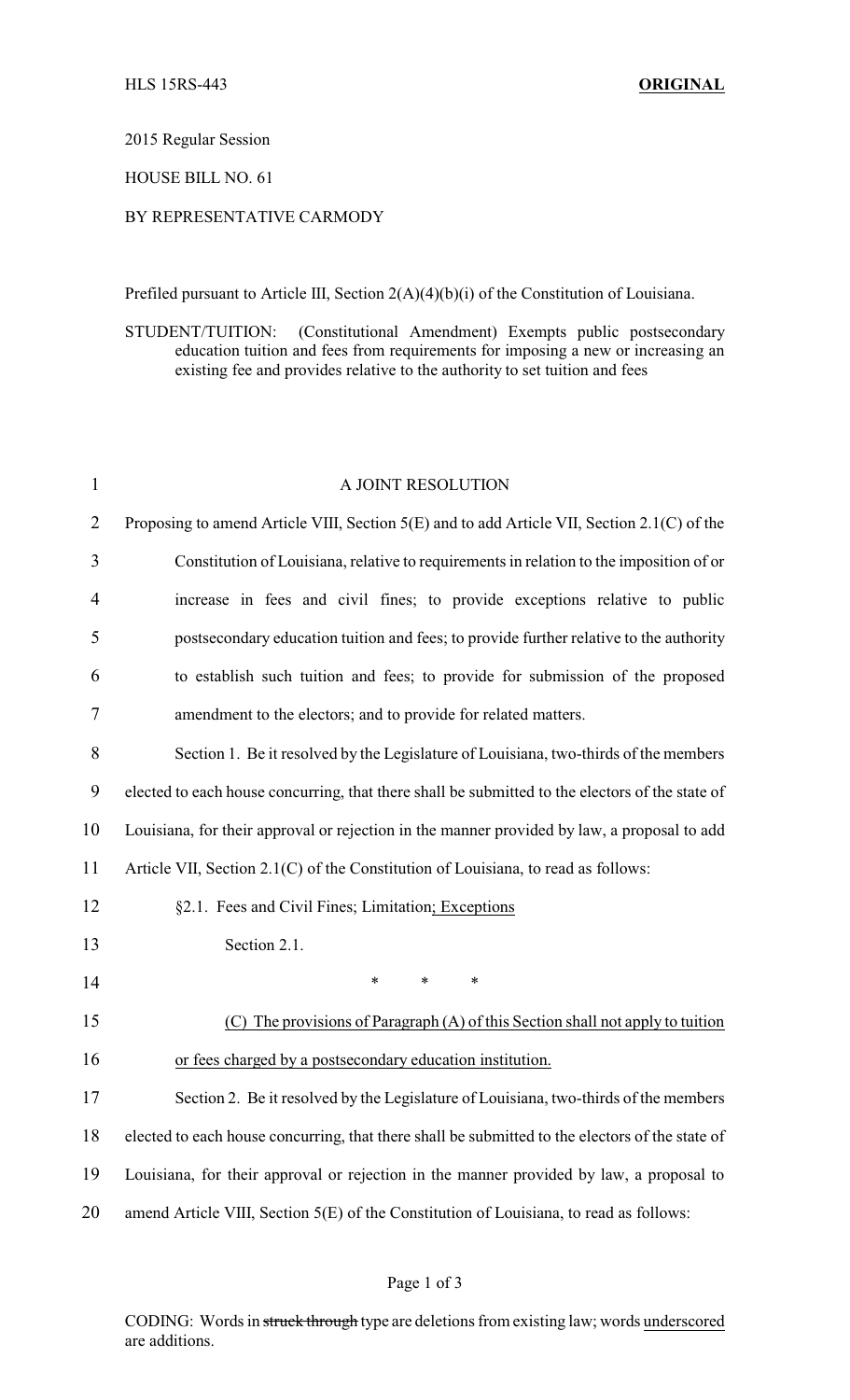| $\mathbf{1}$   | §5. Board of Regents                                                                          |
|----------------|-----------------------------------------------------------------------------------------------|
| $\overline{2}$ | Section 5.                                                                                    |
| 3              | $\ast$<br>*<br>∗                                                                              |
| 4              | (E) Powers Not Vested. Powers (1) Except as provided by Subparagraph                          |
| 5              | (2) of this Paragraph, powers of management over public institutions of                       |
| 6              | postsecondary education not specifically vested by this Section in the Board of               |
| 7              | Regents are reserved to the Board of Supervisors of Louisiana State University and            |
| 8              | Agricultural and Mechanical College, the Board of Supervisors of Southern                     |
| 9              | University and Agricultural and Mechanical College, the Board of Trustees for State           |
| 10             | Colleges and Universities, the Board of Supervisors of Community and Technical                |
| 11             | Colleges, and any other such board created pursuant to this Article, as to the                |
| 12             | institutions under the control of each.                                                       |
| 13             | (2) The authority to establish tuition and fees charged to students attending                 |
| 14             | public postsecondary education institutions shall be as provided by law.                      |
| 15             | Section 3. Be it further resolved that this proposed amendment shall be submitted             |
| 16             | to the electors of the state of Louisiana at the statewide election to be held on October 24, |
| 17             | 2015.                                                                                         |
| 18             | Section 4. Be it further resolved that if the proposed amendments contained in this           |
| 19             | Joint Resolution are ratified by the electors of the state, the provisions of the amendments  |
| 20             | shall become effective on January 1, 2016.                                                    |
| 21             | Section 5. Be it further resolved that on the official ballot to be used at the election,     |
| 22             | there shall be printed a proposition, upon which the electors of the state shall be permitted |
| 23             | to vote YES or NO, to amend the Constitution of Louisiana, which proposition shall read as    |
| 24             | follows:                                                                                      |
| 25             | Do you support an amendment to remove public higher education tuition and                     |
| 26             | fees from the requirement that the imposition of a new fee or fee increase                    |
| 27             | requires the enactment of a law by the legislature and to provide that the                    |
| 28             | authority to set tuition and fees be provided by law? (Effective January 1,                   |
| 29             | 2016)(Amends Article VIII, Section 5(E); Adds Article VII, Section 2.1(C))                    |

## Page 2 of 3

CODING: Words in struck through type are deletions from existing law; words underscored are additions.